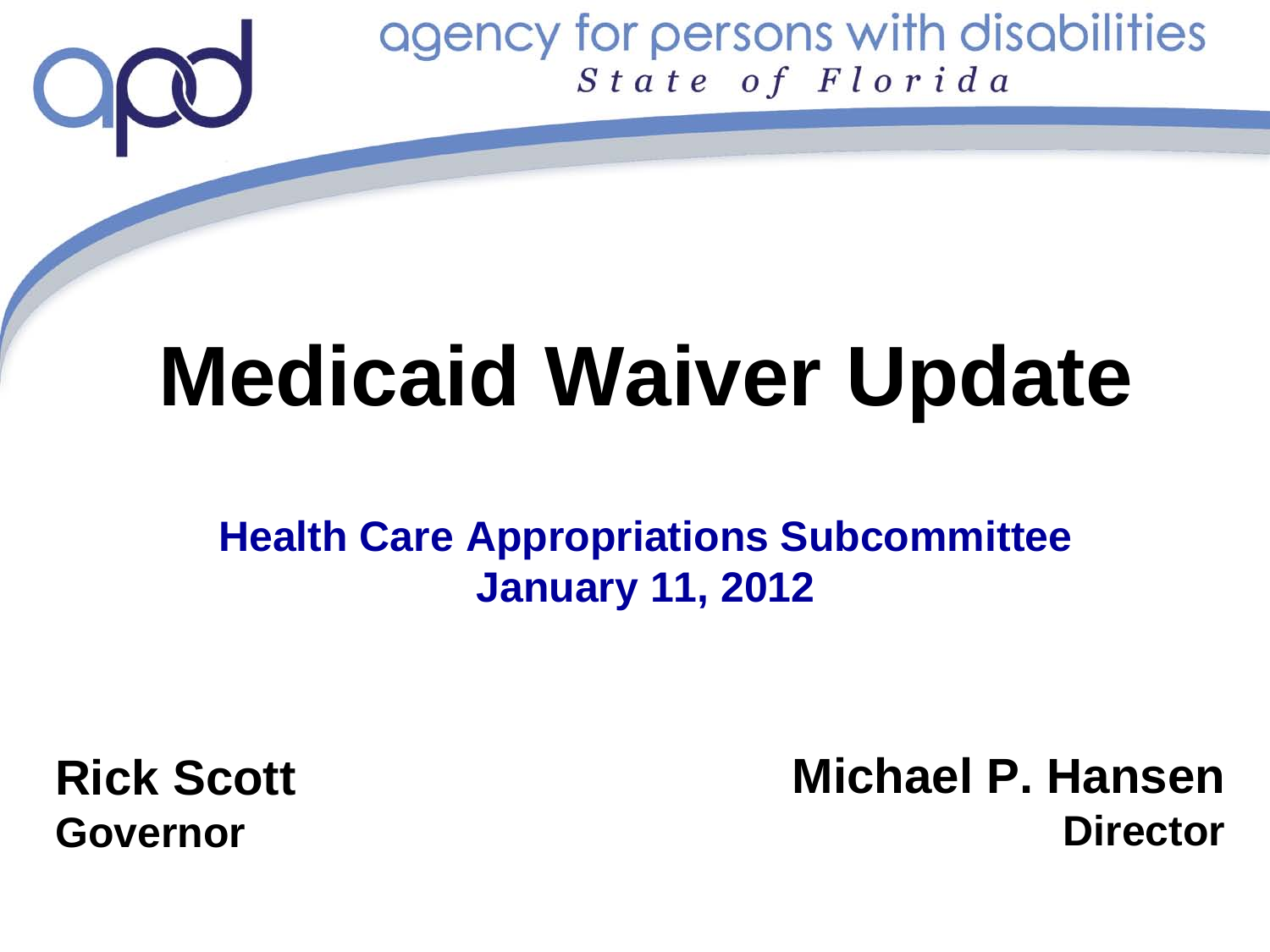2

# **Monthly Surplus/Deficit Report**

| FY 2011-2012 APD Waiver Expenditures |                                        | <b>GR Budget</b><br><b>Forecast</b> |                                                  | <b>GR Actual</b><br><b>Expenditures</b> |                               | <b>GR Budget Less</b><br><b>GR Expenditures</b> |                |
|--------------------------------------|----------------------------------------|-------------------------------------|--------------------------------------------------|-----------------------------------------|-------------------------------|-------------------------------------------------|----------------|
| $\mathbf{1}$                         | <b>Appropriation</b>                   | \$                                  | 357,690,175                                      | \$                                      |                               | \$                                              |                |
| $\mathbf{2}$                         | <b>July Expenditures</b>               | \$                                  | 9,091,015                                        | \$                                      | 9,020,865                     | \$                                              | 70,150         |
| $\overline{\mathbf{3}}$              | <b>August Expenditures</b>             | \$                                  | 29,575,695                                       | \$                                      | 37, 177, 077                  | \$                                              | (7,601,382)    |
| 4                                    | <b>September Expenditures</b>          | \$                                  | 27,504,076                                       | \$                                      | 27,697,467                    | \$                                              | (193, 391)     |
| 5                                    | <b>October Expenditures</b>            | \$                                  | 29,804,624                                       | \$                                      | 31,364,765                    | \$                                              | (1, 560, 141)  |
| 6                                    | November Expenditures                  | \$                                  | 28,991,745                                       | $\mathbf{s}$                            | 38,374,871                    | \$                                              | (9, 383, 126)  |
| $\overline{\mathbf{z}}$              | <b>December Expenditures</b>           | \$                                  | 32,209,227                                       | \$                                      | 28,525,679                    | \$                                              | 3,683,548      |
| 8                                    | <b>January Expenditures</b>            | \$                                  | 27,928,155                                       | \$                                      |                               | \$                                              |                |
| 9                                    | <b>February Expenditures</b>           | \$                                  | 28,189,313                                       | \$                                      | $\blacksquare$                | \$                                              |                |
| 10                                   | <b>March Expenditures</b>              | \$                                  | 29,005,217                                       | \$                                      | ٠                             | \$                                              |                |
| 11                                   | <b>April Expenditures</b>              | \$                                  | 29,592,357                                       | \$                                      | ۰                             | \$                                              |                |
| 12                                   | <b>May Expenditures</b>                | \$                                  | 28,407,418                                       | \$                                      | Ξ.                            | \$                                              |                |
| 13                                   | June Expenditures                      | \$                                  | 33,419,396                                       | \$                                      | ٠                             | \$                                              |                |
| 14                                   | <b>Certified Forward - July</b>        | \$                                  | 21,036,621                                       | \$                                      | $\blacksquare$                | \$                                              |                |
| 15                                   | <b>Certified Forward - August</b>      | \$                                  | 1,999,204                                        | \$                                      | Ξ.                            | \$                                              |                |
| 16                                   | <b>Certified Forward - September</b>   | \$                                  | 936,111                                          | \$                                      | ۰                             | \$                                              |                |
| 17                                   | Total FY 2011-2012 Actual Expenditures | \$                                  | 357,690,175                                      | \$                                      |                               | \$                                              | (14, 984, 342) |
| 18                                   | FY 2010-2011 Carry Forward Balance     | \$                                  |                                                  | \$                                      | 10,515,592                    | \$                                              | (10, 515, 592) |
| 19                                   | <b>Two Year Accrued GR Deficit</b>     |                                     |                                                  |                                         |                               | \$                                              | (25, 499, 934) |
|                                      |                                        |                                     | <b>Estimated GR</b><br><b>Available by Month</b> |                                         | <b>AHCA Invoice</b><br>Amount |                                                 |                |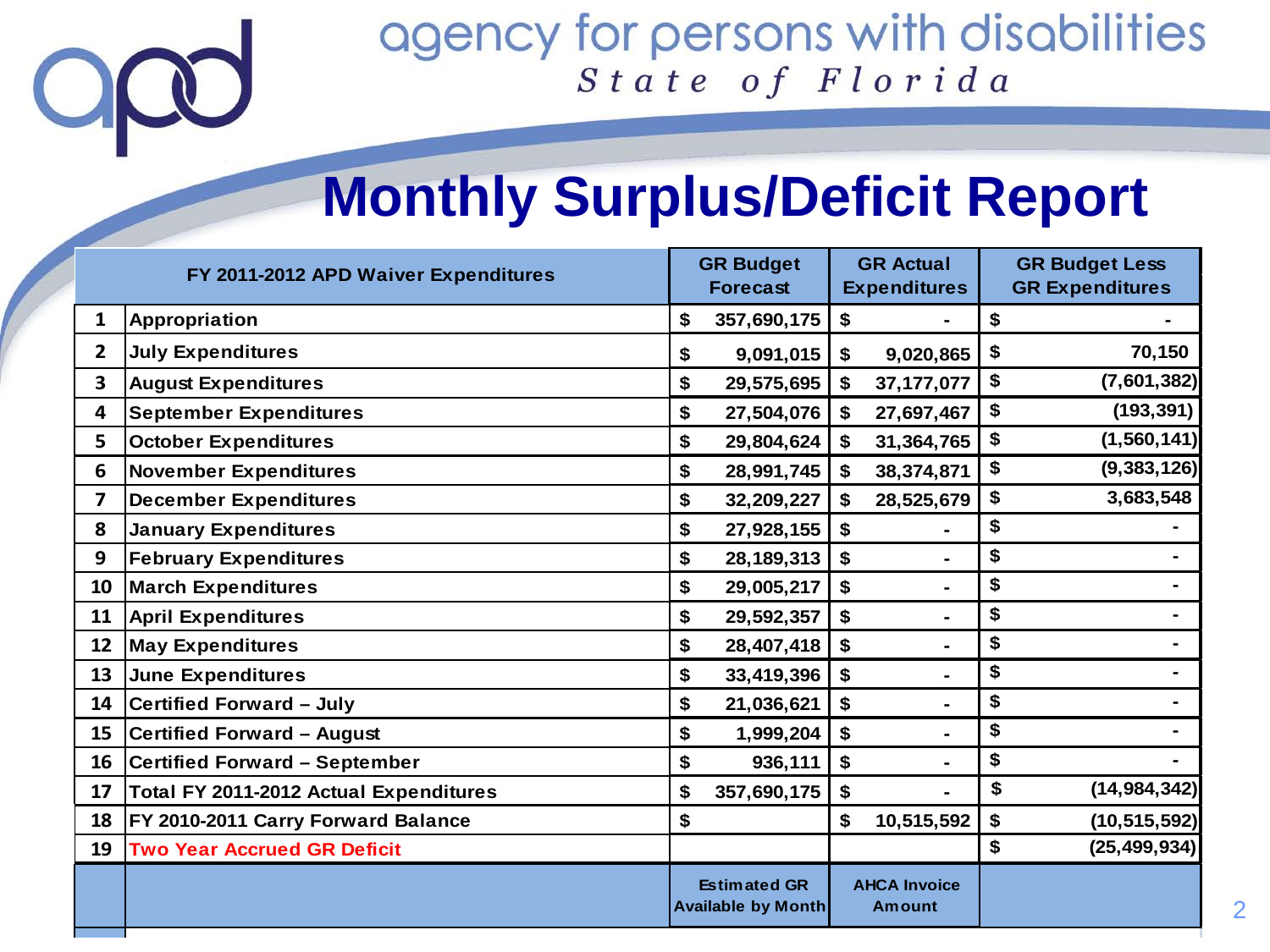

# **Cost-Containment Results**

**Annualized Cost Plan Total**



### **Average annual cost plans fell from \$37,595 to \$32,987 per recipient Total Cost Plans Reduction: \$171.8 million**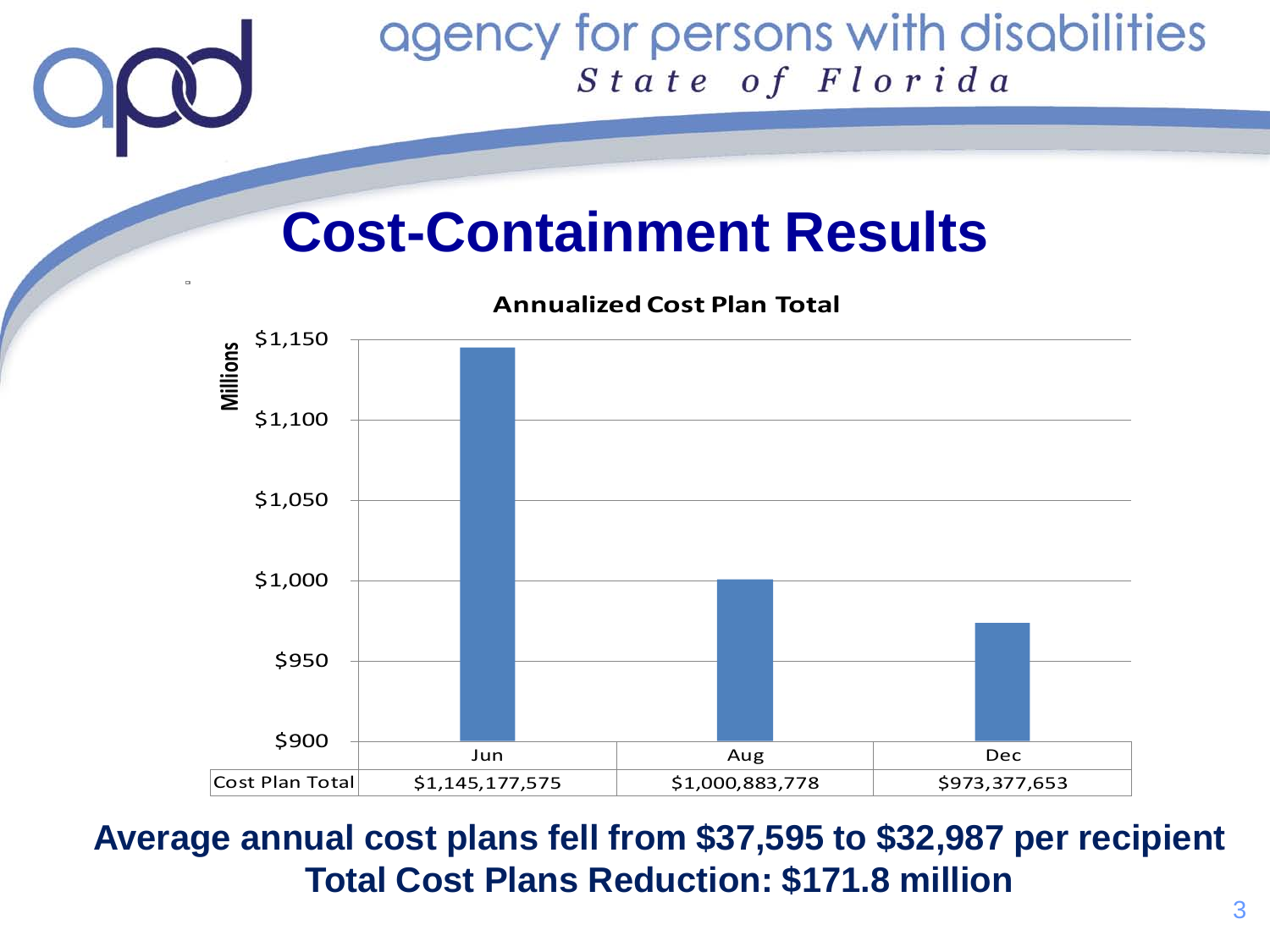

#### **Results of Cost Plan Review Initiative – 12/31/11**

- **29,412 Cost Plan Reviews Completed (100%)**
- **\$20 M Fiscal Year Cost Plan Reductions Projected**
- **\$34 M Annualized Cost Plan Reductions Projected**